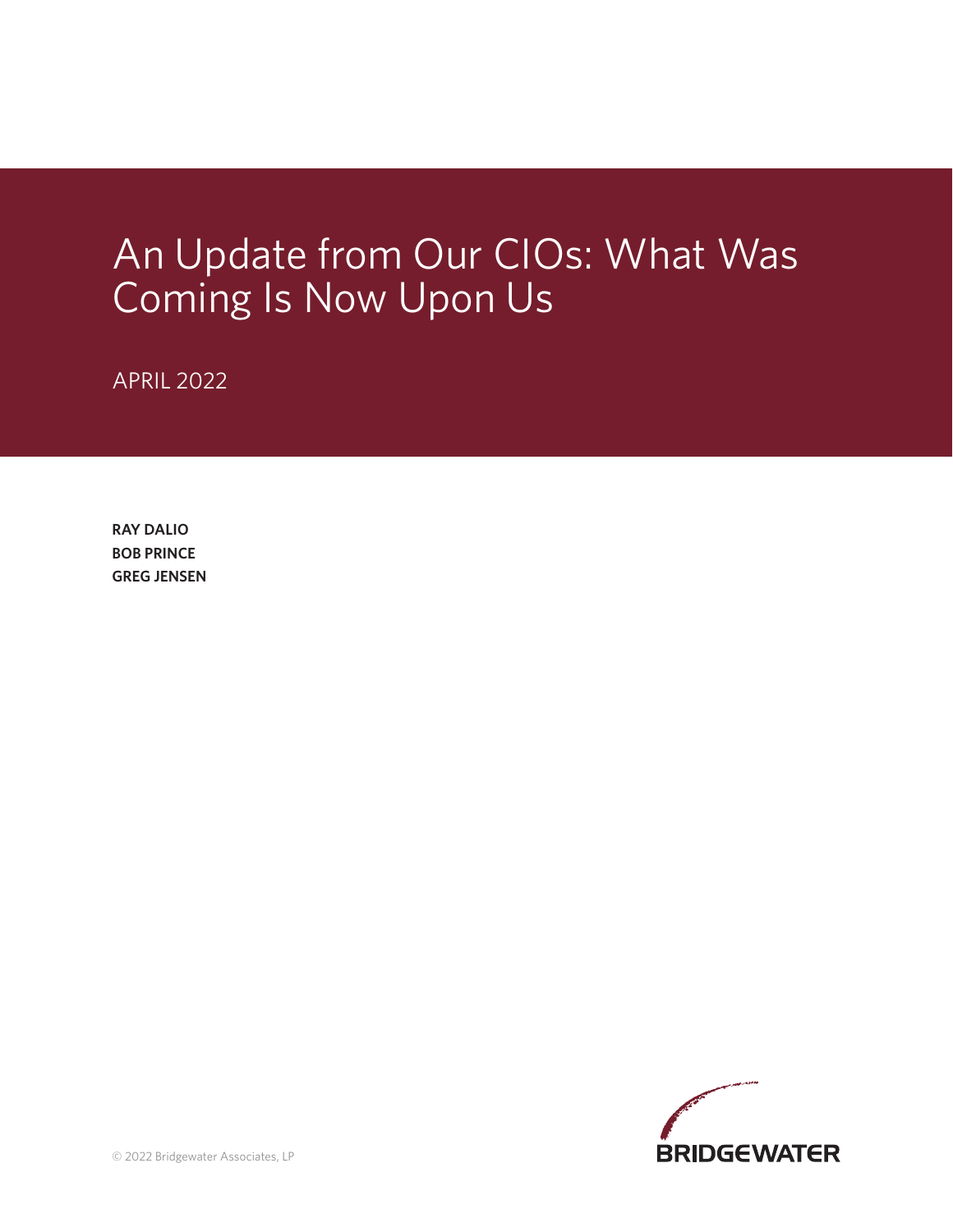#### **MP3** reflationary policies produced massive injections of money and credit into economies, leading to high nominal growth, leading to self-reinforcing inflation, leading to a tightening of monetary policy which is now jus credit into economies, leading to high nominal growth, leading to self-reinforcing inflation, leading to a tightening of monetary policy which is now just beginning. Stagflation is the big risk and the war in Ukraine has added to that.

#### What Was Coming…

Last year, as it became clear that reflationary MP3 policies had produced a level of nominal spending growth that was far in excess of the capacity to produce, the natural result would likely be an increasing probability of a self-reinforcing inflation cycle, which would bring us to a transition in monetary policy from extremely stimulative to restrictive.

The source of this high nominal growth was the massive injection of nominal money and credit via coordinated monetary and fiscal policy (MP3). Fiscal stimulation via the monetization of government debt raised nominal income across all income groups. This provided the initial financing of a surge in nominal spending, which further raised incomes, leading to a self-sustaining, self-reinforcing process of nominal spending, financed by nominal income, financed by nominal spending.

## Where Things Now Stand…

It's been a while since we've been in an environment of high nominal growth, so it's worth taking a moment to register the mechanics. Nominal growth is total spending as measured in dollars spent (or other local currency). Nominal spending is financed by money, credit, and income and breaks down into real growth and inflation. If output keeps up with nominal spending, you get more real growth. If output does not keep up, you get higher prices and inflation. Stagflation is when high nominal growth is absorbed by higher prices and leaves a low level of real growth.

The pass-through of nominal spending to inflation is the mechanical difference between nominal dollars spent and quantity produced. We illustrate this below. The red line is the difference between nominal GDP growth and a proxy for the output capacity of labor. Here, we define output of labor as the sum of the change in employment and the change in labor productivity. The blue line is inflation, as measured by the GDP deflator. As shown, the two track very closely. Since the pandemic bottom, even though employment grew rapidly and productivity was positive (i.e., labor output rose), the rise in nominal spending was far greater, and the difference flowed through to inflation, and increasingly to wages as the slack in labor was diminished. Nominal spending and output can diverge in this way because spending is a money and credit phenomenon, while output is driven by the factors of production. We now have an excess of money, credit, and income financing an excessive level of nominal spending in relation to output, with the mechanical result being higher prices on the given quantity of goods and services consumed.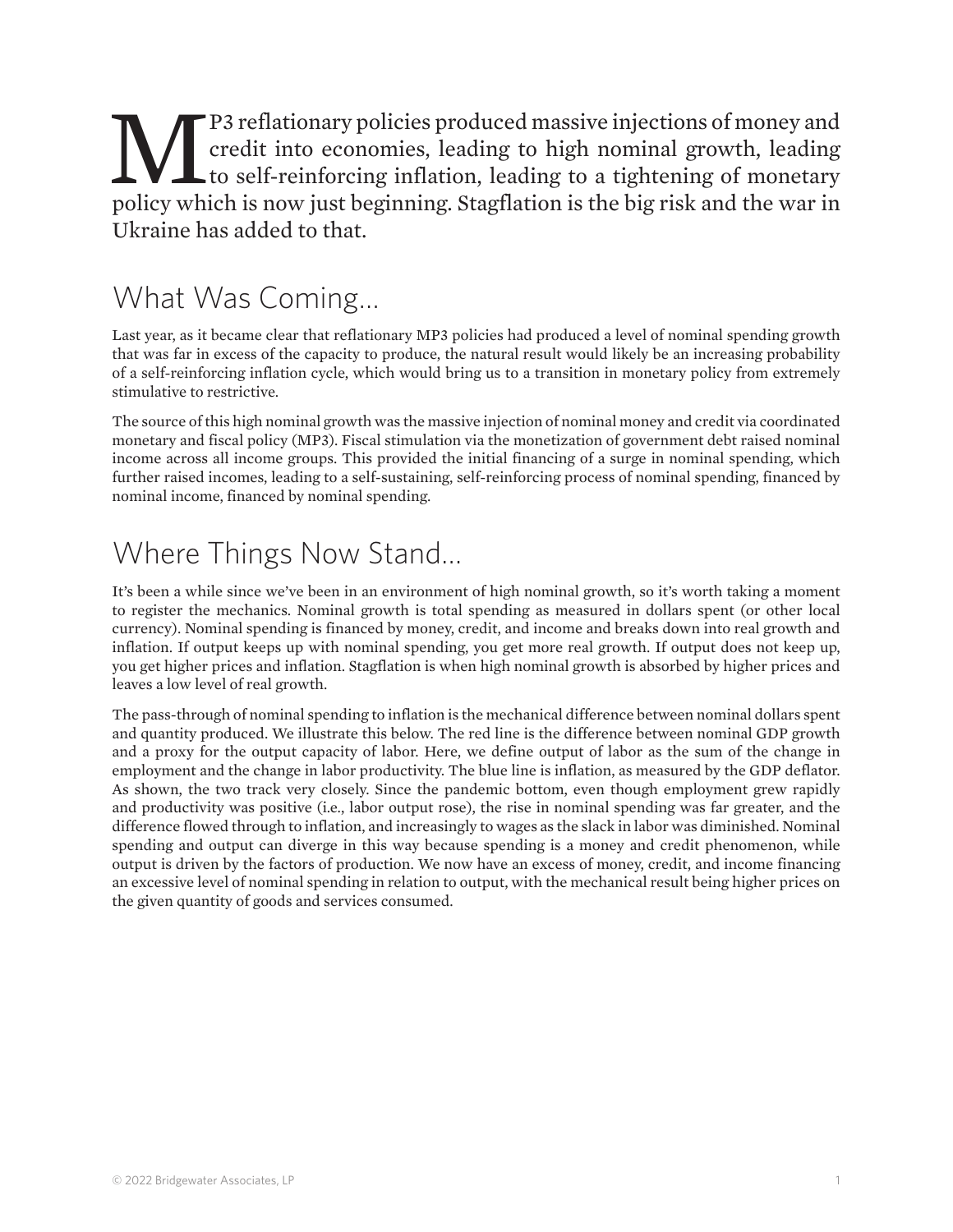



Data through March 2022.

Given these mechanics, a lower level of inflation requires either a lower level of nominal spending, which requires less money, credit, and income, or a much higher level of output, which requires more employment growth and productivity. As unemployment falls to a low level, employment growth naturally slows, so that's not a sustainable solution. Productivity could rise, but the influences on productivity suggest that the upside is limited. That leaves a reduction in nominal spending growth as the only viable path to lowering inflation. That requires a credit contraction, which requires a sufficient tightening of monetary policy.

In addition, we see the following characteristics of the current environment.

- Inflation is increasingly entrenched and supplies and inventories are low.
- The potential for rapid employment growth is diminishing as economies reach full employment. This transmits an increasing portion of the high nominal income growth to wages.
- We've had an initial rate hike, and a series of rate hikes is now discounted with a discounted easing to follow (oddly).
- The yield curve is flat from three years to 30 years, discounting either no risk premium in bonds or a significant easing after a moderate tightening.
- A big supply/demand hole is developing in the bond market. Supply/demand pressures vary along the yield curve, with the pullback of bank purchases pushing up short-term interest rates but still a lot of liquidity going to the long end.
- The arbitrage of the breakeven inflation rate mainly occurs on the short end of the curve, with the long end impacted more by liquidity. That is leading to a big near-term hump in discounted inflation rates and then a discounted decline to a terminal inflation rate of 2.7%.
- Given the forward pricing of interest rates and inflation, the discounted real short-term and long-term interest rates five years from now are still roughly zero.
- The current configuration of pricing relative to conditions makes longer-term bonds dangerous to hold.
- A present value effect on equities has occurred due to the rise in bond yields, but discounted earnings have not changed much. The present value effect has been biggest for the most liquidity-sensitive, longer-duration cash flow companies.
- The war in Ukraine mostly accelerated/amplified pre-existing pressures, with the biggest impacts in the commodities markets where Russia is a big supplier. There was the normal short-term flight to quality, which generally lasts a few weeks to a month. After that, unfolding macro pressures typically dominate, as has been the case.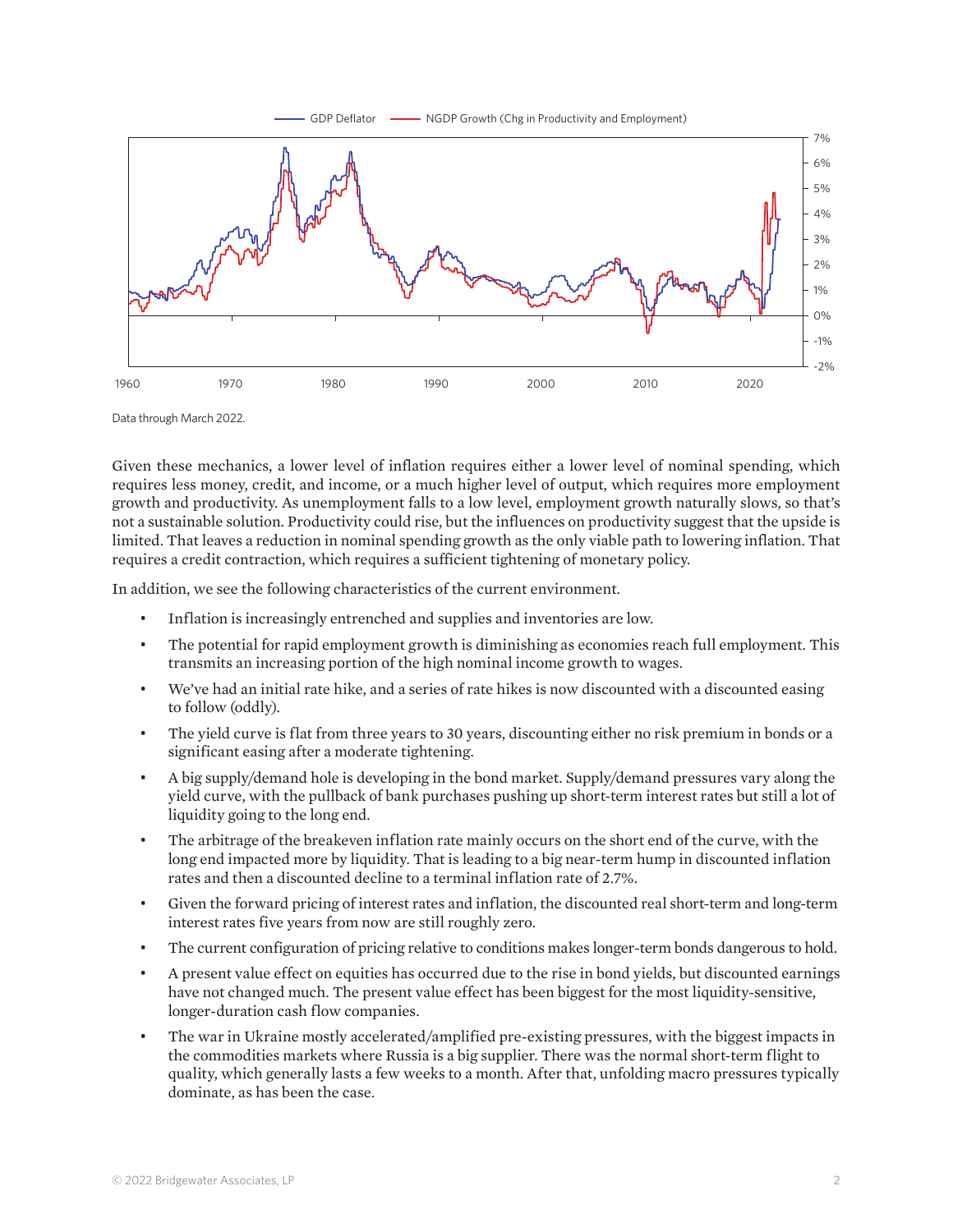- Russia's alignment with China has made the geopolitical conflict between the US and China worse, and other countries are increasingly being forced to choose sides, deepening and broadening the force of geopolitical conflict.
- A strong capex cycle was already underway as companies had fallen behind the surge in demand. The impact of the war will reinforce that.
- There is a debt imbalance between buyers of bonds and what governments are issuing. This will be made worse by the various financing requirements coming out of the war (reconstruction, German defense buildup, Europe reducing the dependence on Russian energy, increased onshoring of production, etc.).

#### Playing It Forward…

To date, there is little change in the trajectory of nominal spending. Central banks have barely begun to tighten, and the existing momentum is strong. Below, we show charts of our current read of nominal growth and our one-year leading estimate across economies. Nominal growth rates are as fast as they've been in the past 30 years across much of the world, and we see only minor moderation from here. China and Japan are exceptions, reflecting the degree of stimulation in response to the pandemic being much less.



Data through March 2022. Estimates based on Bridgewater analysis.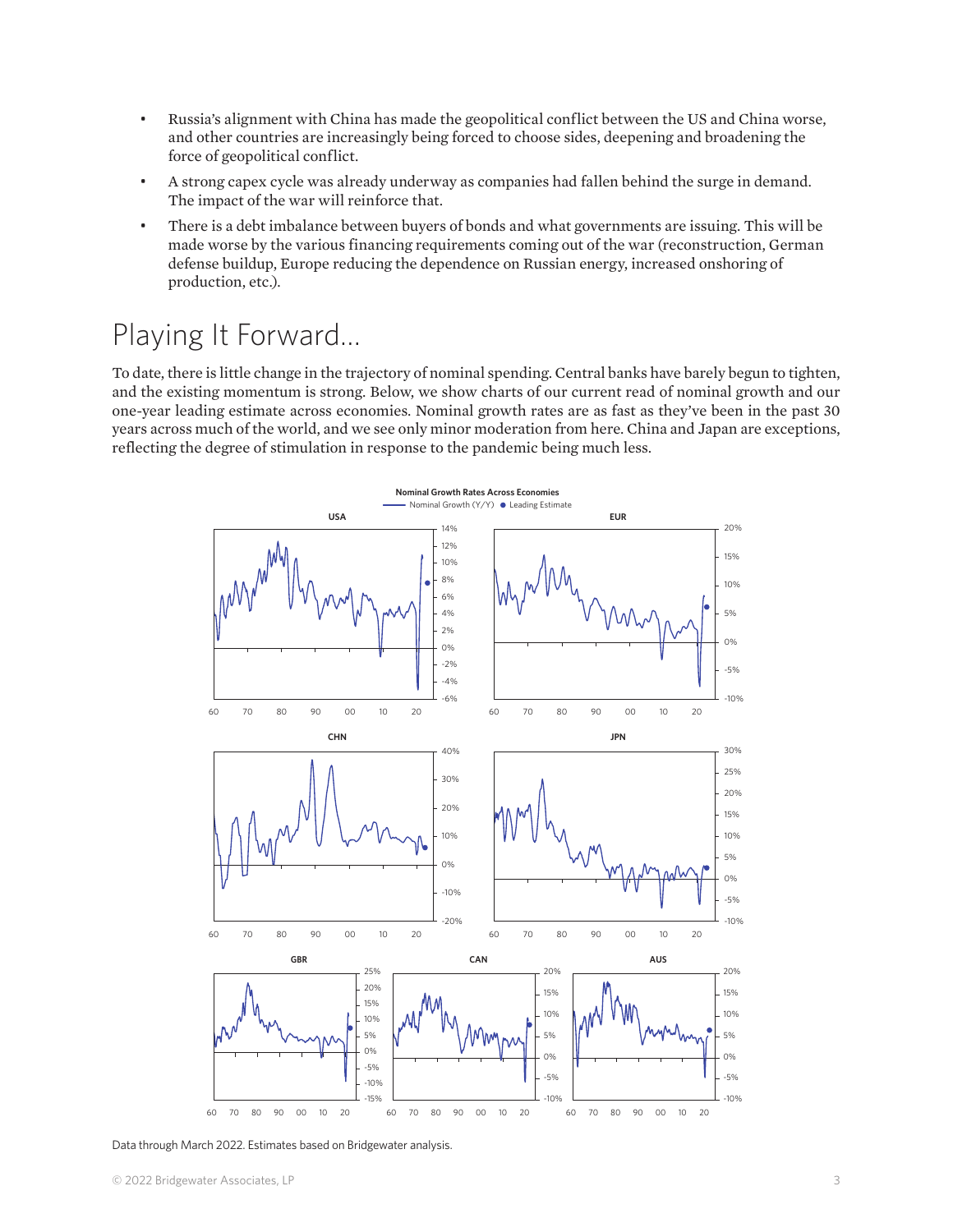These levels of nominal GDP growth are well above the levels of interest rates, which supports the selfreinforcing nature of nominal spending, income, and credit growth. As shown, this difference in the US is as wide as any time in the past six decades.





Data through March 2022.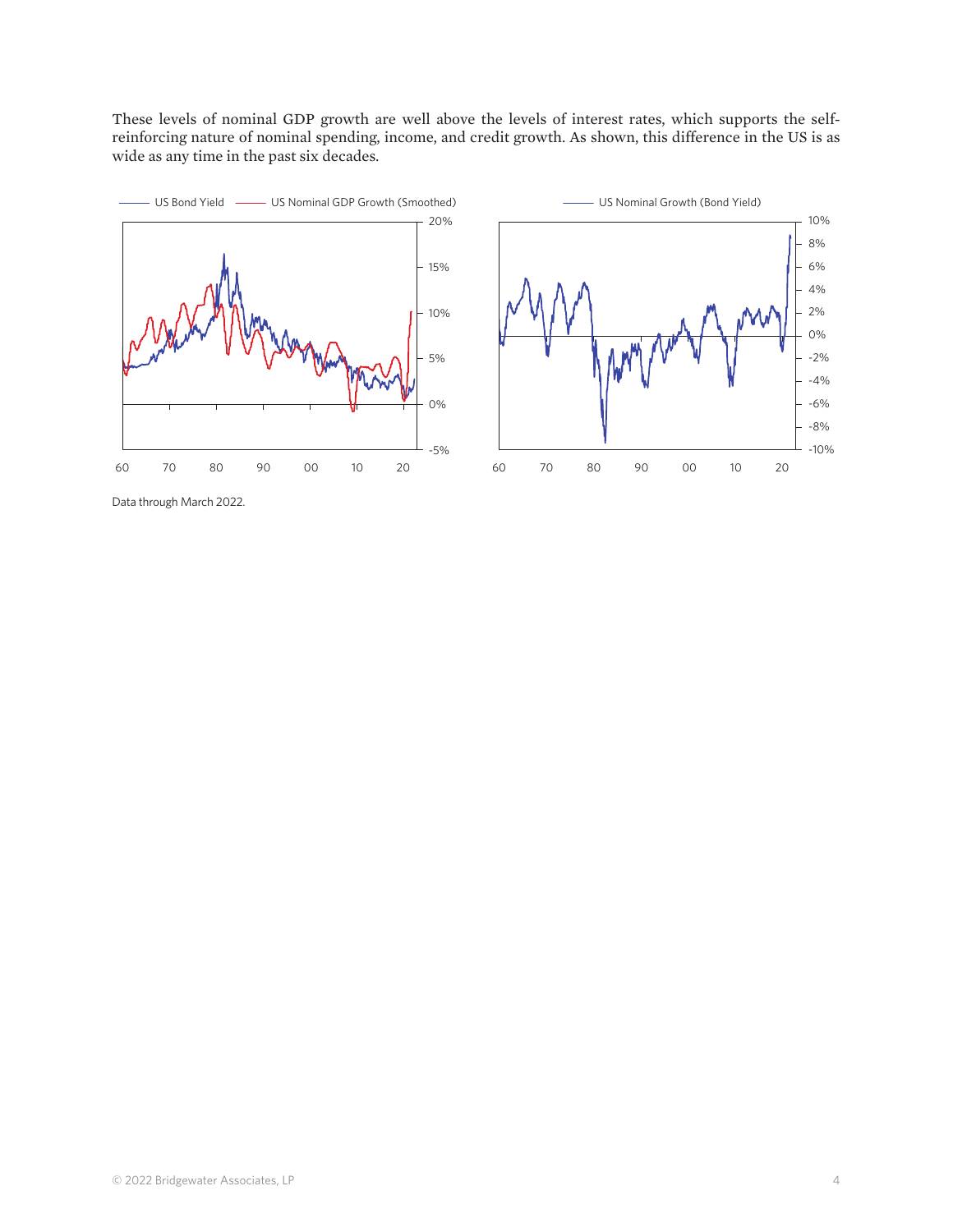

This dynamic is similar across economies except Japan.

Data through March 2022.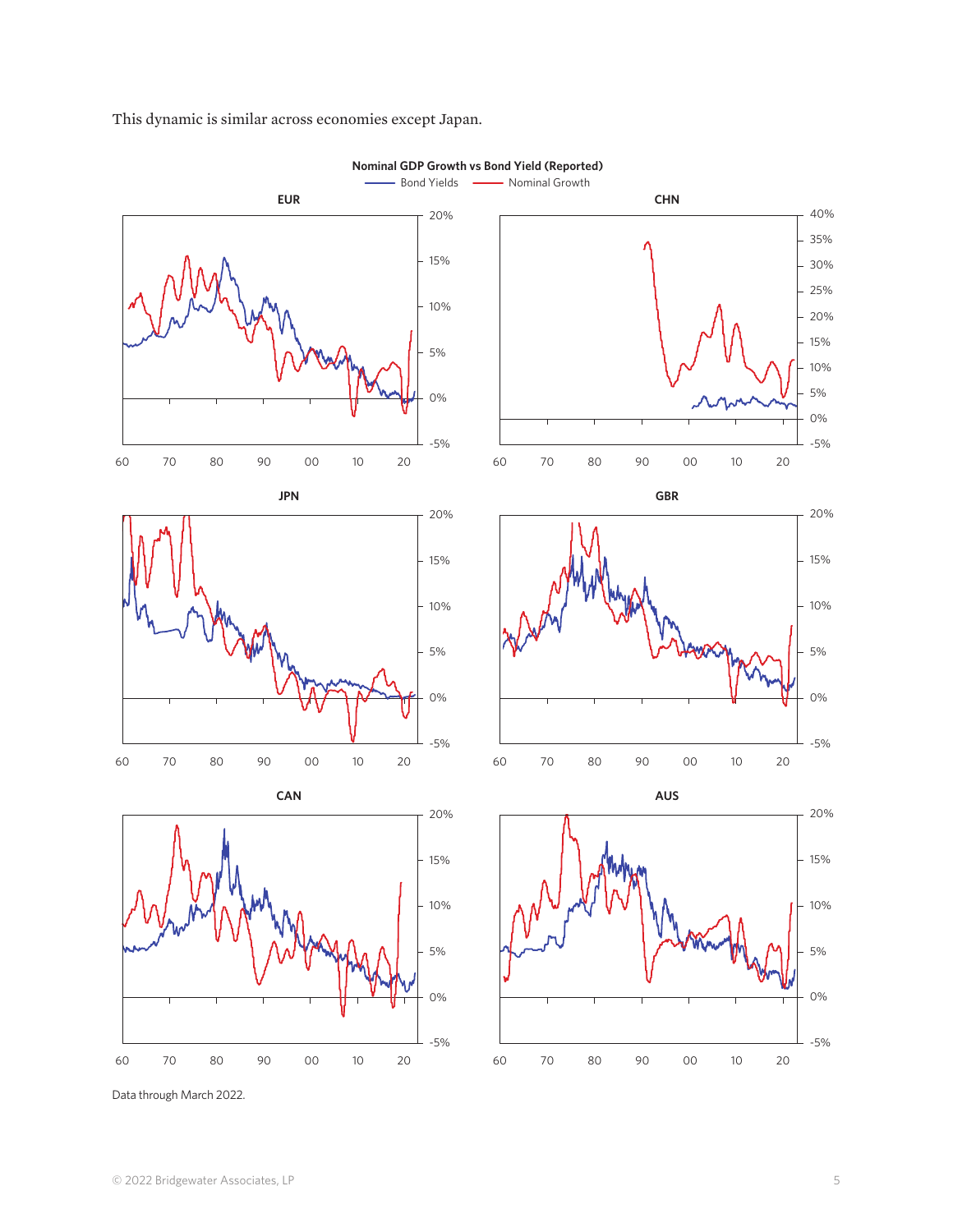Such a wide spread between nominal GDP growth and interest rates exerts a strong influence on not only inflation but also the relative returns of assets. As shown, across countries, in periods when nominal GDP growth was well above bond yields, inflation rose, stocks outperformed bonds, and commodities prices rose. Opposite conditions produced opposite results.

| <b>Asset Returns by NGDP vs Rate Environments</b> |                                   |                             |                               |                                                 |                                            |                                                            |                                   |                               |                                                 |                                            |                                                  |
|---------------------------------------------------|-----------------------------------|-----------------------------|-------------------------------|-------------------------------------------------|--------------------------------------------|------------------------------------------------------------|-----------------------------------|-------------------------------|-------------------------------------------------|--------------------------------------------|--------------------------------------------------|
| Country                                           | When NGDP Growth > Nominal Yields |                             |                               |                                                 |                                            |                                                            | When NGDP Growth < Nominal Yields |                               |                                                 |                                            |                                                  |
|                                                   |                                   | <b>Start Date #of Years</b> | Change in<br><b>Inflation</b> | <b>Cumulative Cumulative</b><br>Change<br>in LR | Cumulative<br>Return of<br><b>Equities</b> | Cumulative<br>Return of<br>vs Bonds* Commodities #of Years |                                   | Change in<br><b>Inflation</b> | <b>Cumulative Cumulative</b><br>Change<br>in LR | Cumulative<br>Return of<br><b>Equities</b> | Cumulative<br>Return of<br>vs Bonds* Commodities |
| <b>USA</b>                                        | Apr-51                            | 42                          | 13%                           | 7%                                              | 393%                                       | 174%                                                       | 28                                | $-15%$                        | $-8%$                                           | $-146%$                                    | 9%                                               |
| <b>JPN</b>                                        | Jul-56                            | 33                          | 7%                            | 1%                                              | 226%                                       | 92%                                                        | 32                                | $-9%$                         | $-8%$                                           | $-124%$                                    | 29%                                              |
| <b>GBR</b>                                        | Apr-56                            | 38                          | 3%                            | 5%                                              | 303%                                       | 257%                                                       | 28                                | $-3%$                         | $-9%$                                           | $-132%$                                    | $-84%$                                           |
| <b>AUS</b>                                        | $Oct-60$                          | 39                          | 10%                           | 1%                                              | 96%                                        | 152%                                                       | 23                                | $-13%$                        | $-4%$                                           | 47%                                        | $-26%$                                           |
| CAN                                               | Apr-62                            | 35                          | 12%                           | 4%                                              | 245%                                       | 310%                                                       | 24                                | $-9%$                         | $-7%$                                           | $-194%$                                    | $-118%$                                          |
| <b>ITA</b>                                        | Apr-61                            | 25                          | 16%                           | 14%                                             | 94%                                        | 226%                                                       | 35                                | $-16%$                        | $-18%$                                          | $-248%$                                    | $-67%$                                           |
| <b>DEU</b>                                        | Apr-61                            | 28                          | 11%                           | 3%                                              | $-41%$                                     | 116%                                                       | 33                                | $-11%$                        | $-9%$                                           | $-51%$                                     | 56%                                              |
| <b>FRA</b>                                        | Apr-51                            | 38                          | 0%                            | 6%                                              | 251%                                       | 164%                                                       | 33                                | $-15%$                        | $-11%$                                          | $-81%$                                     | $-37%$                                           |
| Sum                                               |                                   | 277                         | 73%                           | 41%                                             | 1.567%                                     | 1,492%                                                     | 236                               | $-91%$                        | $-76%$                                          | $-928%$                                    | $-237%$                                          |

*\*Bonds 2x levered*

Data through March 2022.

While nominal growth rates are high and have a lot of momentum, real growth is weakening. This is due to economies approaching capacity constraints so that increasingly high nominal spending is absorbed by prices, so you get less real stuff for your money. Low real growth with high inflation is challenging for central bankers because they are forced to choose between two undesirable outcomes: tighten to control inflation at the cost of an economic downturn, or don't tighten and allow a higher level of inflation.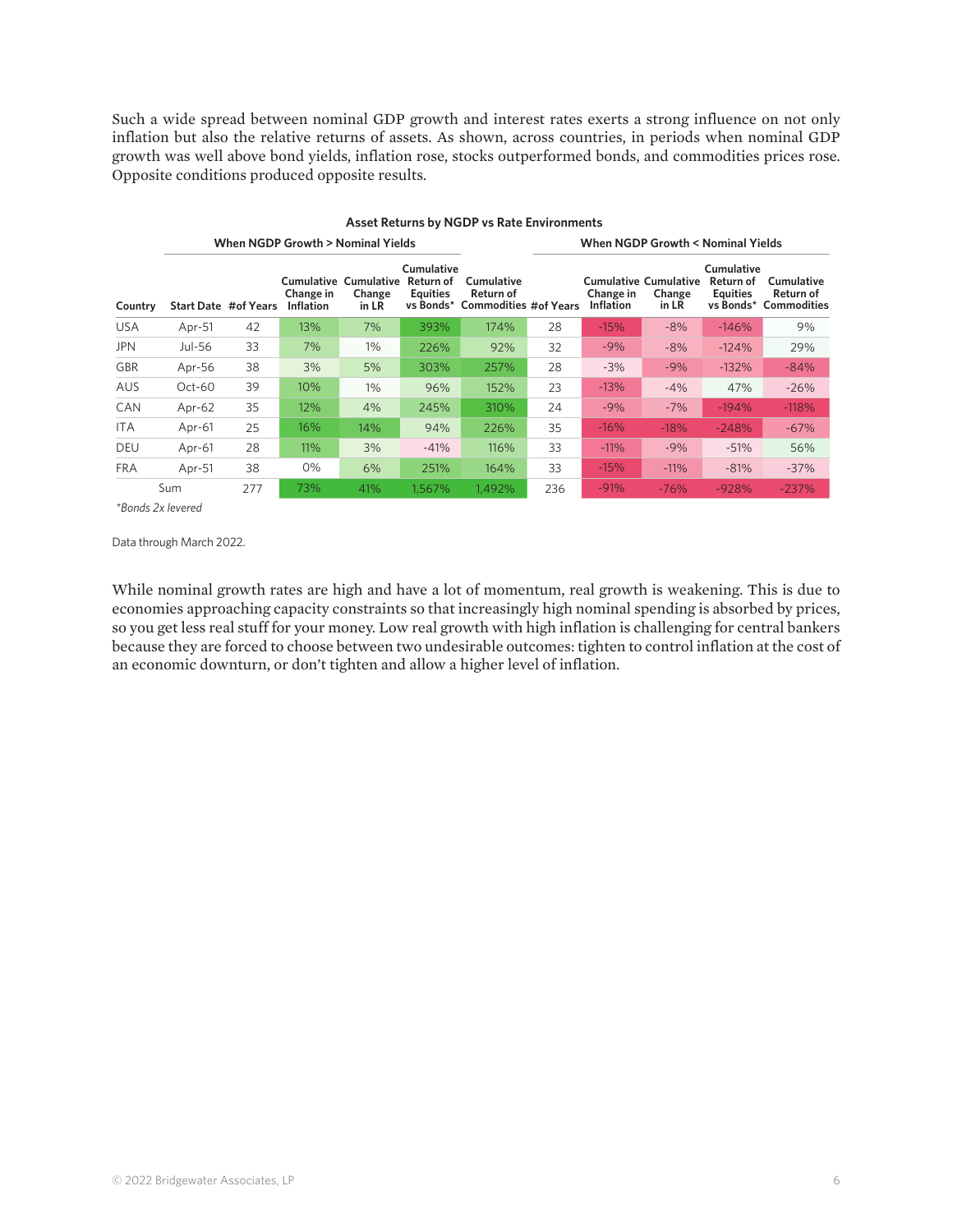

Data through March 2022. Estimates based on Bridgewater analysis.

That brings us to the tightening: How much is required and how much will occur? We expect that a lot will be required to rein in nominal spending and inflation and that policy makers will do less than that, given their prior experiences and the risks they face.

It is important to register what constitutes an actual "tightening." A rise in interest rates is not necessarily a tightening. What matters most is the degree of the interest rate rise relative to what is discounted and relative to economic conditions. Among the things that we look for to recognize a tightening are the following red flags.

- An interest rate rise led by short-term interest rates
- Short-term interest rates rise faster than discounted
- The rise in interest rates outpaces the pickup in nominal growth
- Real interest rates rise
- A balanced mix of assets underperforms cash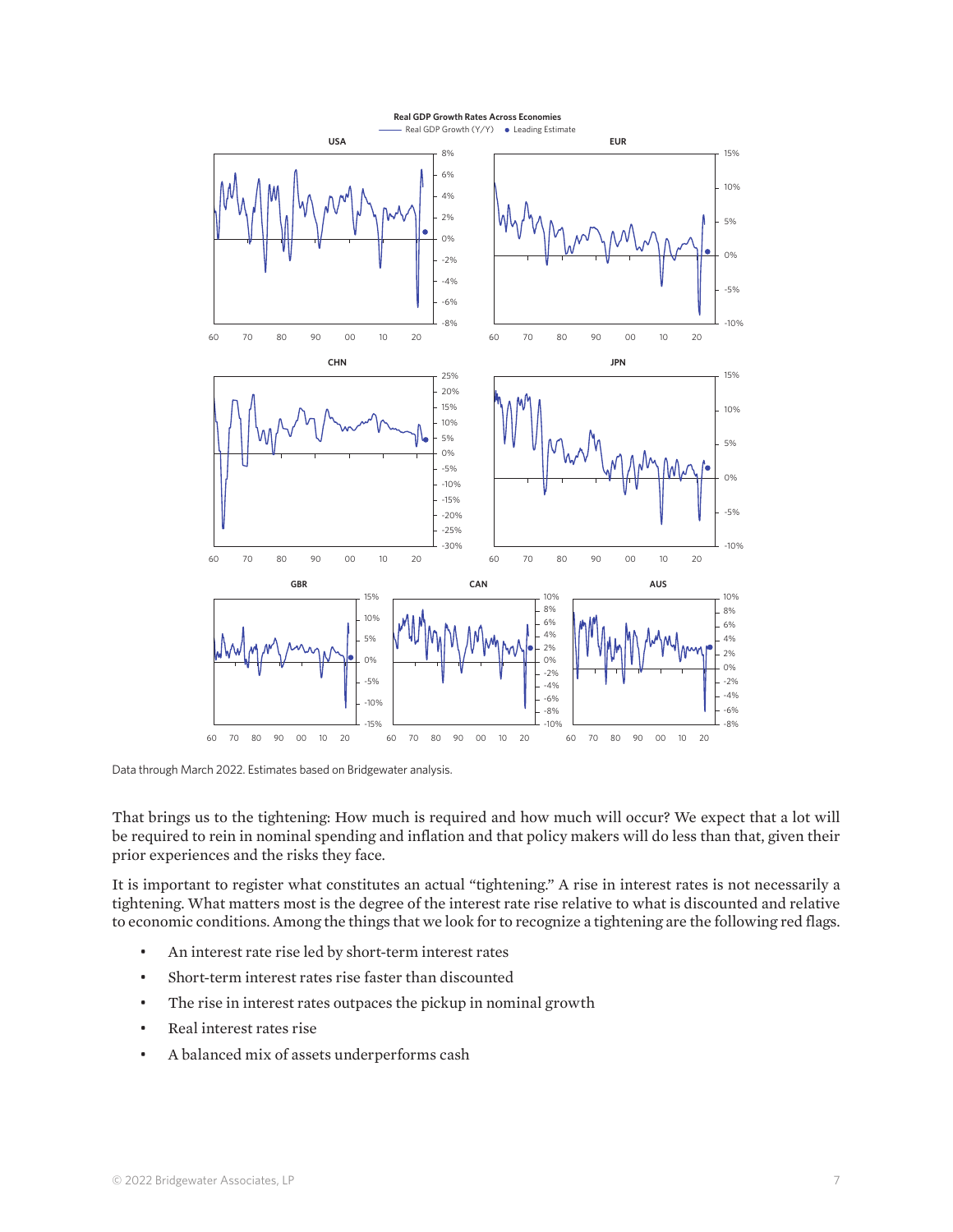How much will occur? The Fed and other central bankers face a challenging policy dilemma with a collection of uncertainties and risks as great as any since the 1970s.

- There are uncertainties regarding the inflation dynamic. It was thought to be transitory but has not gone away. It is not the typical Phillips curve dynamic. It is a money and credit dynamic more like the 1970s.
- There are uncertainties related to COVID and its impacts on inflation and growth.
- There are uncertainties related to the war in Ukraine and its impact on growth and inflation in Europe and elsewhere.
- There is an extreme asymmetry between the ability to tighten and the ability to ease. MP3 is no longer available until either economic growth or inflation is much lower, because the high level of inflation is producing political problems. You wouldn't want to accidentally tighten too much.

Add to that a reasonable probability that economies may actually be less sensitive to a rise in interest rates while central bankers probably expect them to be more sensitive, per the 2018 experience.

- Household balance sheets are much stronger; households are in much better shape to sustain their level of spending, even if central bankers raise interest rates higher than they have been in years. The massive injections of money and credit are now sitting in the bank accounts of households, in appreciated home values, and of course in the appreciated value of equity holdings. The wealth of the bottom 60% income group is back up to 60-year highs after sitting at 60-year lows over the prior decade.
- With respect to the potential flow of credit, banks are well-capitalized and extremely liquid. Printed money from MP3 found its resting place in a surge in banks' core deposits, which they mostly invested in bonds and cash (central bank reserves). Bank asset allocations are now abnormally heavy in these low-yielding liquid assets, and they are reallocating into loans with plenty of balance sheet capacity to move further. The flow of credit can be sustained by the banks even if the central bank pulls back.
- The higher level of inflation means that a given rise in nominal interest rates is less consequential in real terms.

Given this blend of considerations, odds favor moving too slowly and not enough, which would make the inflation cycle more entrenched and require more aggressive action later. The longer that current conditions persist, the more challenging it will be to simultaneously achieve the desired level of growth and the desired level of inflation.